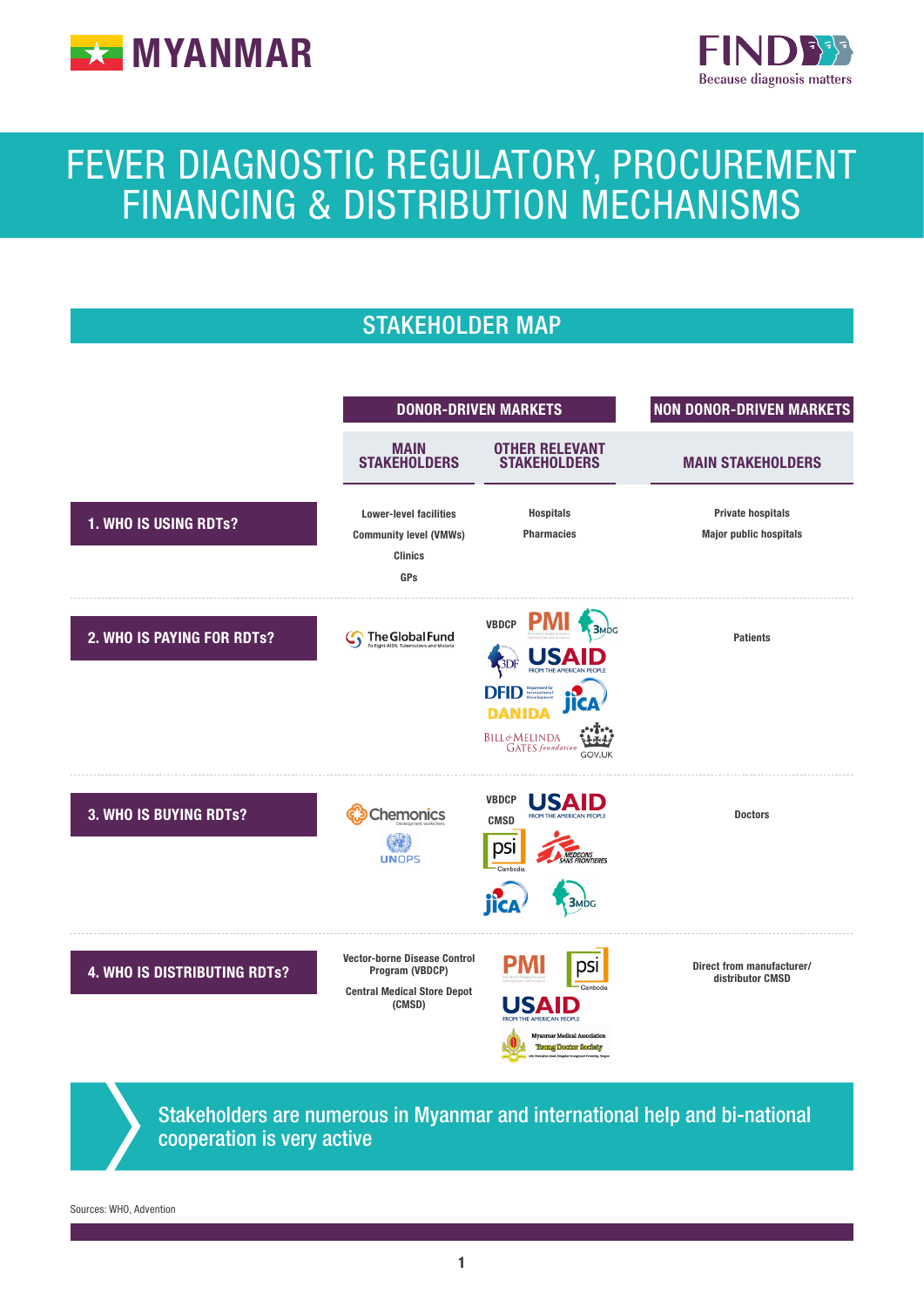



# MALARIA DIAGNOSIS FINANCING AND STAKEHOLDERS



#### Distinct financing sources coexist for malaria diagnosis

- RDTs are mainly financed by the Global Fund (1.7M to 2.2M tests per year)
- GF RAI2E (Regional Artemisinin-resistance Initiative Elimination Program) funding will cease in 2020; the funding landscape for the post-2020 period is uncertain.
- USAID / PMI might address potential gaps that may arise, notably RDTs, ACT treatments, in-service training, accreditation of microscopy trainers, drug resistance monitoring, …

There has been a strong growth in malaria financing in recent years, mostly led by the Global Fund

Post 2020, financing is uncertain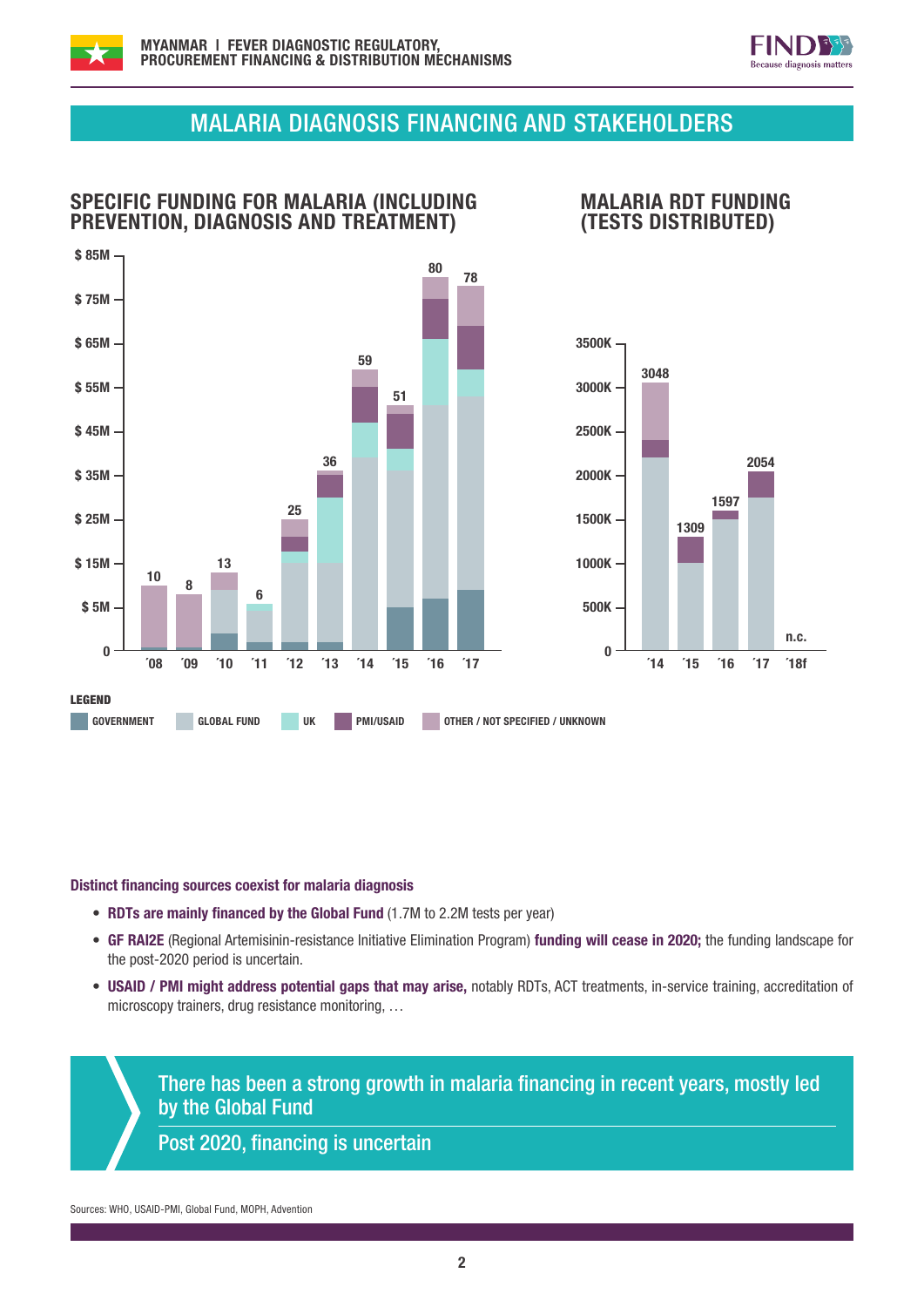



# PROCUREMENT OF DIAGNOSTIC TESTS AND MARKET AUTHORIZATION PROCESS

### PROCUREMENT PROCESS OF mRDTs

| <b>PRODUCT</b><br><b>SELECTION</b>              | The NMCP states that only WHO-PQ RDTs should be procured                                                                                                                                                                                                       |
|-------------------------------------------------|----------------------------------------------------------------------------------------------------------------------------------------------------------------------------------------------------------------------------------------------------------------|
| <b>PROCUREMENT</b>                              | UNOPS is the primary source of procurement under the Global Fund. For donors other than UNOPS, like USAID/PMI, procurement is handled<br>through other organizations, e.g. logistics specialists such as Chemonics                                             |
| <b>FORECASTING AND</b><br><b>QUANTIFICATION</b> | The NMCP is responsible for forecasting commodities needs based on epidemiological data and past consumption. Annual forecasting<br>workshops are led by UNOPS with input from NMCP, WHO and other GF sub-recipients (including nongovernmental organizations) |
| <b>CUSTOMS</b><br><b>CLEARANCE</b>              | Government- and donor-procured products are primarily cleared by the CMSD* Customs Clearance Department                                                                                                                                                        |

## MARKET AUTHORIZATION PROCESS FOR RDTs

The Myanmar Ministry of Health's Food and Development Administration (FDA) oversees the safety and quality of medical devices and drugs.

The normal time for registration is comprised of 6-12 months, fees are ~USD 830, no plant inspection is mandatory and the registration is valid for 5 years.

Myanmar accepts the ASEAN Common Technical Dossier (ACTD), the agreed common format for the preparation of a well-structured

application submitted to ASEAN regulator authorities for the registration of pharmaceuticals for human use.

Imported medical devices must obtain an Import Recommendation and a Trade Permit, which is often difficult due to complicated administrative requirements and lengthy processing times.

Stringent authorities recognition (US FDA, CE) and WHO prequalification are taken into account in Myanmar's FDA decision.

NMCP and UNOPS are the key players for the RDT malaria procurement system Market authorization process in Myanmar is simplified with the ASEAN Common **Technical Dossier** 

Note: (\*) Central Medical Store Depot. Sources: Andaman medical, WHO, FIND, Advention